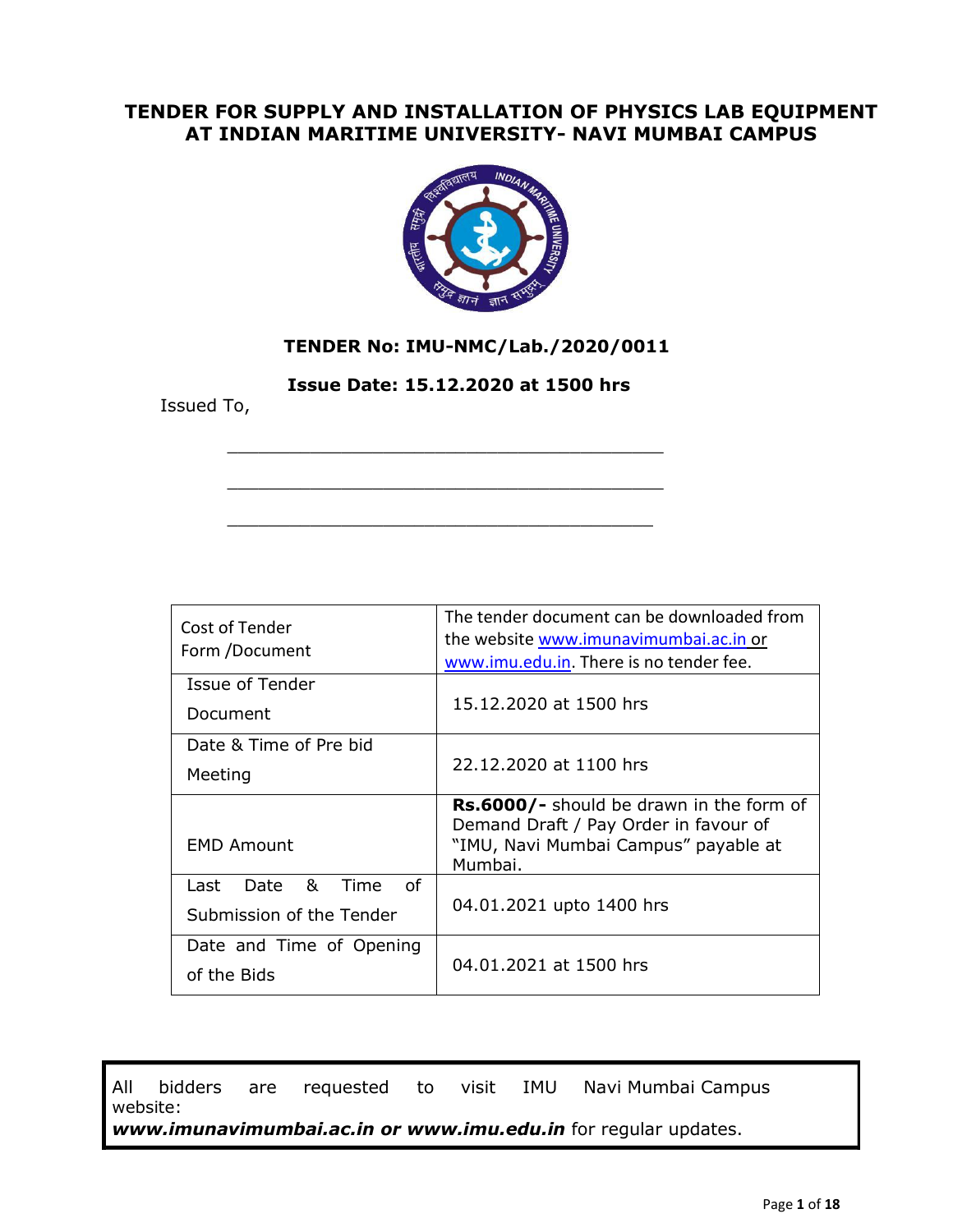# **1. General Information:**

# **TENDER ENQUIRY**

## Subject: Tender Enquiry for Supply and Installation of Physics Lab Equipments at IMU-NMC.

Issue Date and Time of Tender : 15.12.2020 at 1500 hrs Last Date for Submission of Tender : 04.01.2021 upto 1400 hrs

| Type of Tender | Two cover system                   |
|----------------|------------------------------------|
|                | <sup>1</sup> Cover-I-Technical Bid |
|                | Cover-II- Price Bid                |

Tender documents consisting of Technical & Financial Bids shall be submitted by the bidders in Two separate sealed envelopes:

- a) Cover I (Technical Bid), should contain the covering letter, Notice Inviting Tender (NIT) signed on all pages, Annexure I, Annexure II, etc. This cover should be sealed and superscribed as "Technical Bid" .
- b) Cover II (Price Bid), should contain only Price Bid (Annexure V). This cover should be sealed and superscribed as "Price Bid".

Covers 1 & 2 should be kept in a separate main cover and this cover should also be sealed, superscribed as "Tender for Supply and Installation of Physics Lab Equipments at IMU-NMC". The bids should reach latest by 1400 hrs on 04.01.2021.

Duly sealed tenders are invited on behalf of Deputy Registrar (Admin.), Indian Maritime University, T.S. Chanakya, Navi Mumbai Campus ,Karave, Nerul, Navi Mumbai- 400706, for the supply and installation of below-mentioned physics Lab equipments strictly as per below specifications.

| Sr.<br>No. | Name of<br><b>Instruments/Kits</b>       | <b>Specifications / Features/Requirements</b>                                                                                                                                                                                                                                                                                                                                                                                                                                                                                                                                                                              |
|------------|------------------------------------------|----------------------------------------------------------------------------------------------------------------------------------------------------------------------------------------------------------------------------------------------------------------------------------------------------------------------------------------------------------------------------------------------------------------------------------------------------------------------------------------------------------------------------------------------------------------------------------------------------------------------------|
| 1          | Characteristics of<br>Photoelectric cell | • Study, perform, demonstrate and plot the<br>characteristics of a Photo Cell as a light dependent<br>device.<br>• Study, perform and demonstrate effect of variable<br>light intensity (radiant energy) on photo cell.<br>Built - in Photo Cell, Load Resistors and other<br>$\bullet$<br>necessary components.<br>Built - in variable intensity light source.<br>$\bullet$<br>Mains ON / OFF switch with LED indicator for<br>$\bullet$<br>supply "ON".<br>• Multi - coloured sturdy 4mm test points with<br>various stages in the circuit to observe the<br>waveforms, voltages and for necessary inter<br>connections. |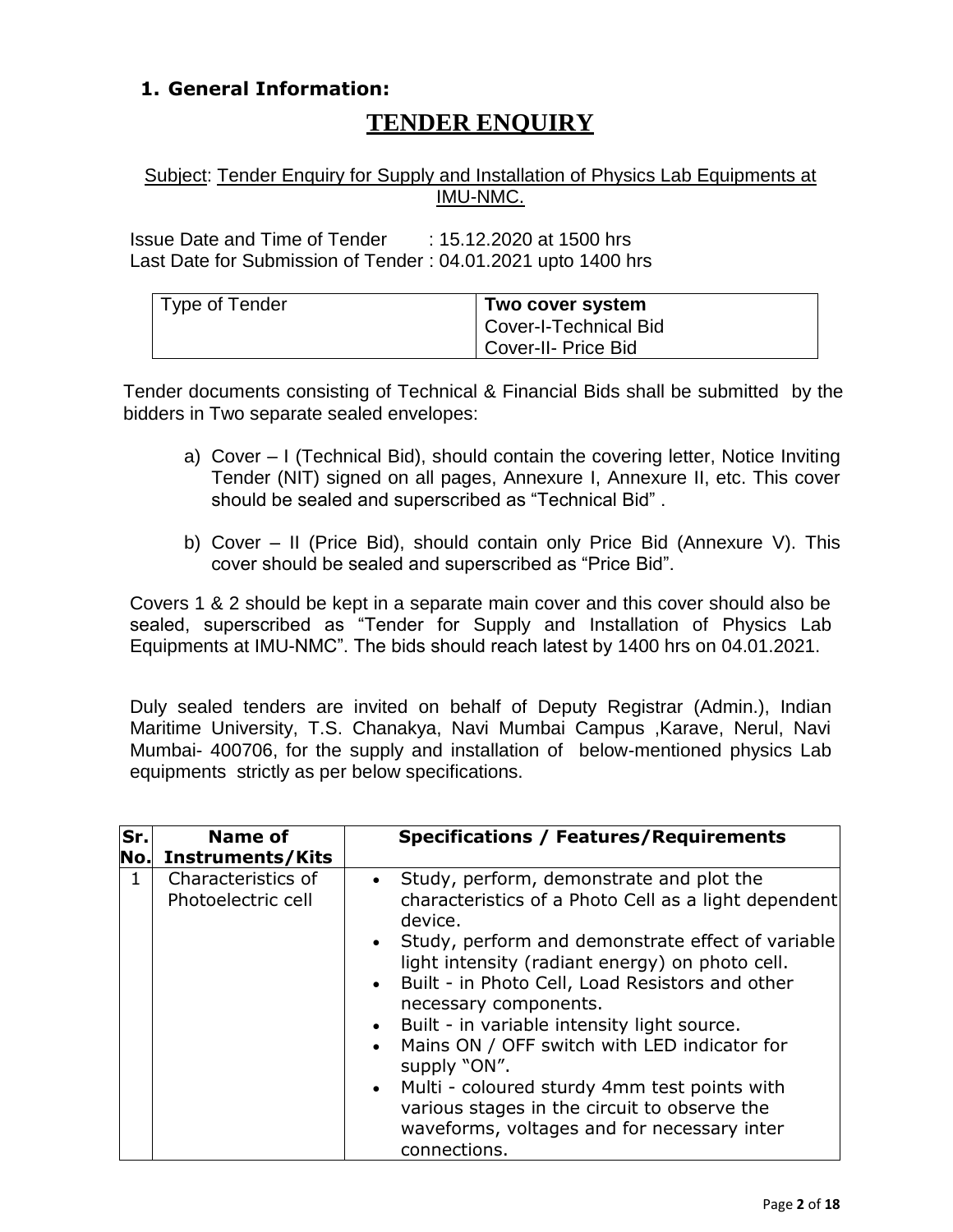|                |                     | Provision for connecting external voltmeter /<br>$\bullet$<br>current meter as per requirement.                                                                                                                                                                                                                                                                                                                                                                                                                                                                                                                                                                             |  |  |
|----------------|---------------------|-----------------------------------------------------------------------------------------------------------------------------------------------------------------------------------------------------------------------------------------------------------------------------------------------------------------------------------------------------------------------------------------------------------------------------------------------------------------------------------------------------------------------------------------------------------------------------------------------------------------------------------------------------------------------------|--|--|
|                |                     | Working on 230V, 50Hz, single phase AC mains.<br>$\bullet$                                                                                                                                                                                                                                                                                                                                                                                                                                                                                                                                                                                                                  |  |  |
| $\overline{2}$ | Hartley Oscillator  | Construction and study of Hartley Oscillator which<br>$\bullet$<br>contains a tuned L - C circuit with transistor.<br>Study the change in output frequency by changing<br>L - C combinations, by varying shunt capacitance<br>"C"and / or varying inductance L.<br>Determination of the frequency of oscillation using<br>$\bullet$<br>the formula.<br>Verification of observation and calculated<br>frequency.<br>Instruction manual complete with theory and<br>$\bullet$<br>operating details.<br>Built - in DC regulated power supply with short<br>circuit protection and LED indication for supply<br>"ON" to works on 230V AC Mains.                                 |  |  |
| 3              | Colpitt Oscillator  | Construction and study of Colpitt's oscillator which<br>$\bullet$<br>contains a tuned L - C circuit with transistor and<br>inductance.<br>Study the charge in output frequency by changing<br>$\bullet$<br>L - C combinations, by varying inductance 'L' and<br>/ or capacitance C.<br>Determination of the frequency of oscillation using<br>the formula.<br>Verification of observation and calculated<br>frequency.<br>Instruction manual complete with theory and<br>$\bullet$<br>operating details.<br>Built - in DC regulated power supply with short<br>$\bullet$<br>circuit protection and LED indication for supply<br>"ON" to works on 230V AC Mains.             |  |  |
| 4              | Verification of KVL | Demonstrates the principle & verification of<br>$\bullet$<br>Kirchoff's Law : i. Current Law.ii. Voltage Law.<br>based on resistive circuit.<br>Facility for connecting external Power Supply.<br>Built - in Resistor bank for building various<br>$\bullet$<br>combinations.<br>Set of required number of patch cords.<br>$\bullet$<br>Multi - coloured test points are provided in the<br>$\bullet$<br>circuit to observe voltages.<br>Instruction manual complete with theory and<br>$\bullet$<br>operating details.<br>Built - in DC regulated power supply with short<br>$\bullet$<br>circuit protection & LED indication for supply "ON"<br>to work on 230V AC Mains. |  |  |
| 5              | Verification of KCL | Demonstrates the principle & verification of<br>$\bullet$<br>Kirchoff's Law : i. Current Law.ii. Voltage Law.<br>based on resistive circuit.<br>Facility for connecting external Power Supply.<br>$\bullet$<br>Built - in Resistor bank for building various                                                                                                                                                                                                                                                                                                                                                                                                                |  |  |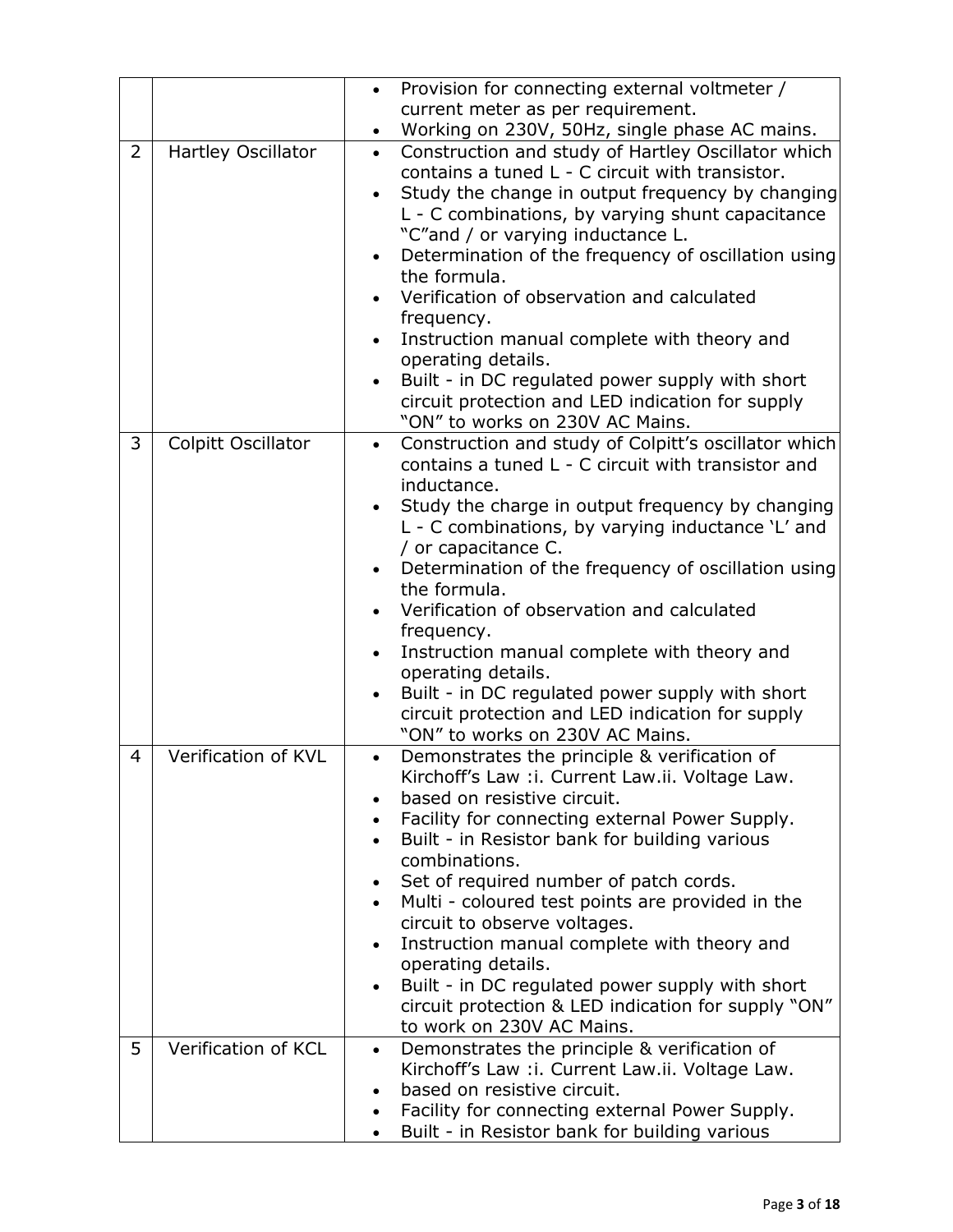|                |                                                     | combinations.<br>Set of required number of patch cords.<br>Multi - coloured test points are provided in the<br>circuit to observe voltages.<br>Instruction manual complete with theory and<br>$\bullet$<br>operating details.<br>Built - in DC regulated power supply with short<br>$\bullet$<br>circuit protection & LED indication for supply "ON"<br>to work on 230V AC Mains.                                                          |
|----------------|-----------------------------------------------------|--------------------------------------------------------------------------------------------------------------------------------------------------------------------------------------------------------------------------------------------------------------------------------------------------------------------------------------------------------------------------------------------------------------------------------------------|
| 6              | Study of R-L-C<br>series resonance<br>circuit       | Demonstrates the principle & verification of Series<br>$\bullet$<br>Resonance circuit<br>Built - in bank of resistors capacitors and coils.<br>Various combinations of RLC in series possible.<br>$\bullet$<br>Multi - coloured test points are provided in the<br>$\bullet$<br>circuit to observe voltages.<br>Set of required number of patch cords.<br>Instruction manual complete with theory and<br>operating details.                |
| $\overline{7}$ | Study of R-L-C<br>Parallel resonance<br>circuit     | Demonstrates the principle & verification of<br>$\bullet$<br>Parallel Resonance circuit<br>Built - in bank of resistors capacitors and coils.<br>$\bullet$<br>Various combinations of RLC in series possible.<br>$\bullet$<br>Multi - coloured test points are provided in the<br>$\bullet$<br>circuit to observe voltages.<br>Set of required number of patch cords.<br>Instruction manual complete with theory and<br>operating details. |
| 8              | Digital Stop Watch                                  | Digital Desktop Stopwatch Counter<br>$\bullet$<br>Stopwatch show hour, minute, second<br>$\bullet$<br>Powered by one button cell (Included)<br>$\bullet$                                                                                                                                                                                                                                                                                   |
| 9              | Diffraction grating<br>element(15000-<br>18000 LPI) | Student Grating Glass Or Diffraction Grating Glass<br>$\bullet$<br>600 Lines I.e 15000 LPI<br>Size: 63mm x 48mm<br>Lines Per mm: 600 Lines<br>Lines Per Inch: 15000LPI<br>$\bullet$                                                                                                                                                                                                                                                        |
| 10             | Kit of Thermistor as<br>temperature sensor          | NTC Sensing Thermistor Sample kit<br>$\bullet$<br>Resistance values at 25 °C from 10 Kw to 100KW-<br>$\bullet$<br>Beta of 3,950K and 4500K.<br>Thermal time constant down to 10.0s.<br>$\bullet$<br>Maximum Power of 125mW-ACCU curve series.<br>Tolerance of $\pm 2$ °C<br>$\bullet$<br>Thermal constant of 7.0                                                                                                                           |
| 11             | Weston differential<br>Pulley                       | Storage tray(with clip-on lid):<br>$\bullet$<br>450mmx320mmx85mm, Nett weight 3.8 kg<br>Packed volume and weight: Approximately 0.015<br>٠<br>$m^3$ and 4.3 Kg main parts.<br>Single, double and triple wheel(sheave) pulleys<br>$\bullet$<br>Weston differential pulley<br>Wheel and axle<br>$\bullet$<br>Weight hangers and weights                                                                                                      |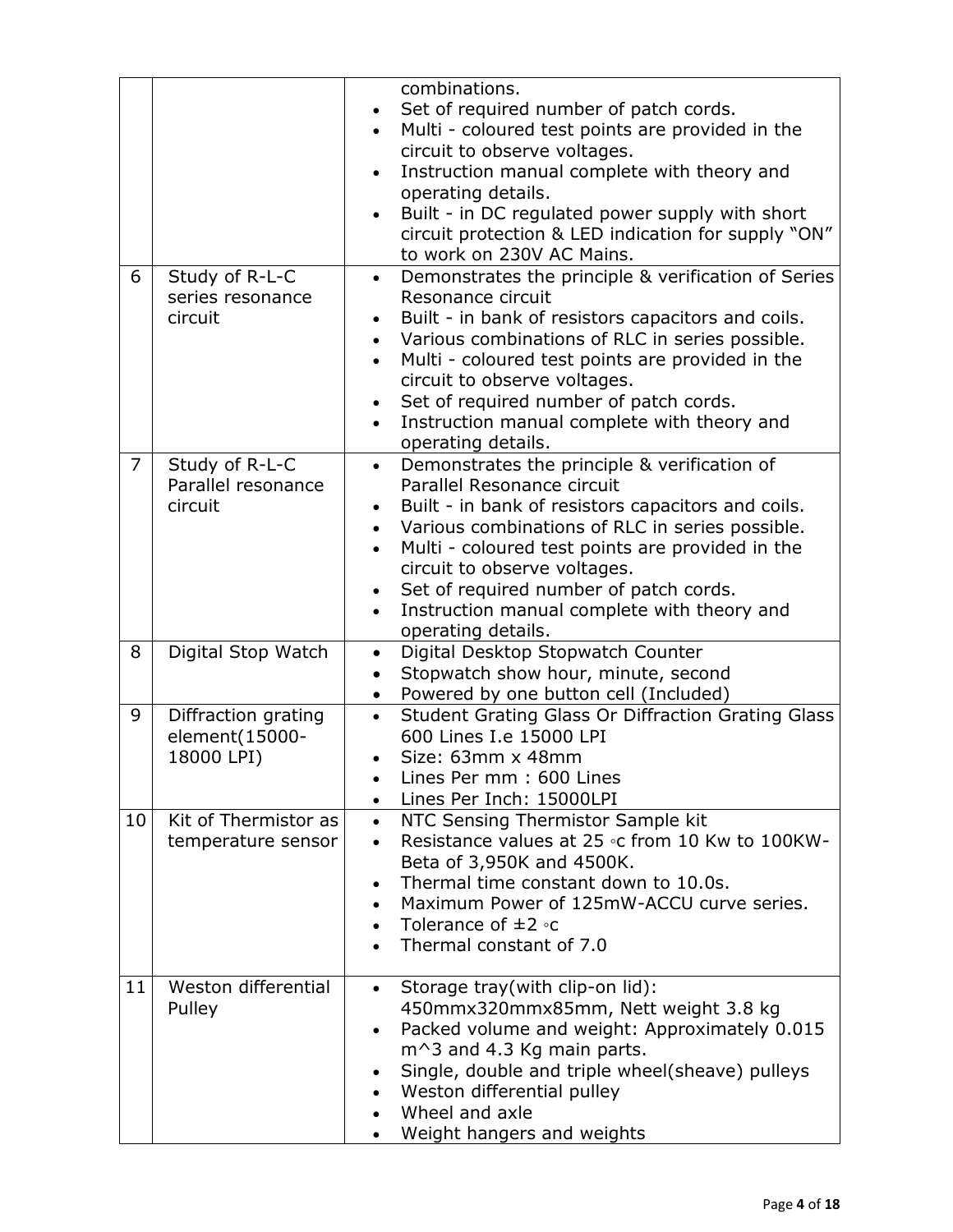| 12 | Helium-Neon Laser<br>Kit                                                                | 2 milliwatt Laser, Mountable on optical bench,<br>$\bullet$<br>within built power supply workable on 220V AC.<br>50 Hz. Design for continues working, highly<br>rugged mechanical setup. Up-Down motion for<br>beam. |  |  |
|----|-----------------------------------------------------------------------------------------|----------------------------------------------------------------------------------------------------------------------------------------------------------------------------------------------------------------------|--|--|
| 13 | Kit of find the ratio<br>of inductance value<br>of a coil having air<br>core& iron core | Parameter to be measured inductance of coil.<br>$\bullet$                                                                                                                                                            |  |  |
| 14 | Thermometer                                                                             | Glass thermometer range from 0 to 100 $\circ$ c<br>$\bullet$                                                                                                                                                         |  |  |
| 15 | Voltmeter(0-10<br>volt) range                                                           | Range from 0-10 volt<br>$\bullet$                                                                                                                                                                                    |  |  |
| 16 | Voltmeter(0-15<br>Volt) range                                                           | Range from 0-15 volt                                                                                                                                                                                                 |  |  |
| 17 | Voltmeter(0-25<br>Volt) range                                                           | Range from 0-25 volt<br>$\bullet$                                                                                                                                                                                    |  |  |
| 18 | Ammeter(0-100µA)<br>range                                                               | Range from 0-100 micro Ampere<br>$\bullet$                                                                                                                                                                           |  |  |
| 19 | Ammeter(0-15mA)<br>range                                                                | Range from 0-15 milli. Ampere<br>$\bullet$                                                                                                                                                                           |  |  |
| 20 | Ammeter(0-25mA)                                                                         | Range from 0-25 milli Ampere<br>$\bullet$                                                                                                                                                                            |  |  |
| 21 | Wheatstone' Bridge<br>experimental kit                                                  | Standard experimental kit for determination of<br>$\bullet$<br>unknown resistance with in-built components                                                                                                           |  |  |
| 22 | Set up for B-H<br>curve/ Hysteresis<br>loop tracer kit                                  | Finding retentivity in hard and soft iron<br>$\bullet$<br>Kit to supply with a sample of Nickel<br>$\bullet$                                                                                                         |  |  |
| 23 | Sling psychrometer                                                                      | Dry and wet Thermometer set up to determine<br>$\bullet$<br>relative humidity                                                                                                                                        |  |  |

Only reputed OEM/Authorized Dealers are requested to quote their minimum rates **strictly** as per tender specifications in attached Price Bid Format as *Annexure 'V'.* Third Party/reseller bids shall not be accepted. The Authorized dealer must have Captive Service station in Mumbai/Navi Mumbai area.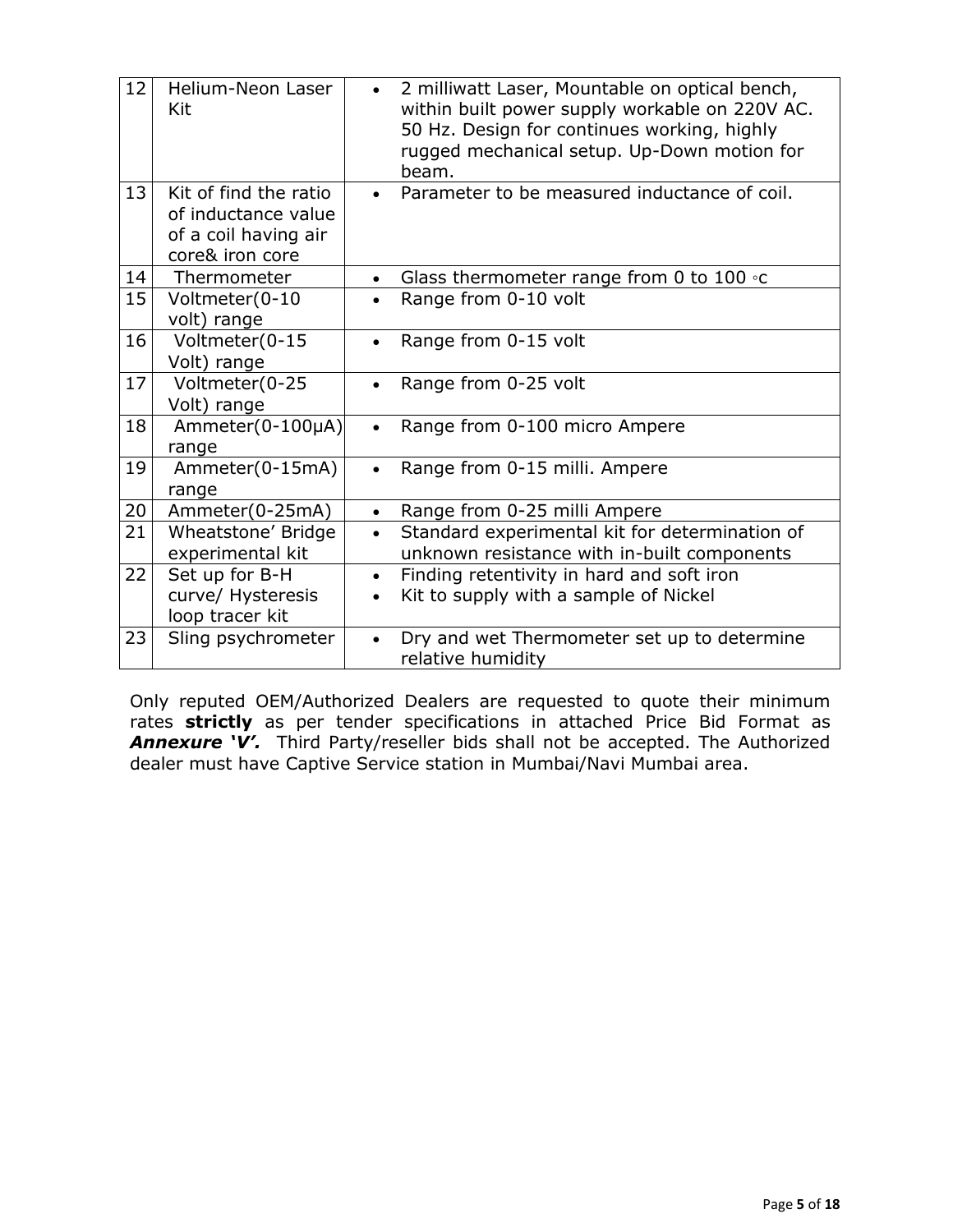## **(2) TERMS AND CONDITIONS** :

### 1. SUBMISSION OF BID :

The offer in a duly sealed envelope should be sent by courier/Regd. Post/Speed Post or in person duly super subscripted as *"Tender Enquiry for supply and installation of Physics Lab equipments at IMU-NMC"* on top of the envelope so as to reach the office of IMU–Navi Mumbai Campus on or before stipulated due date and time. Offers sent through Fax/E-mail will not be accepted. Bidders are advised to submit the tender by hand so that it is submitted within given time. IMU – Navi Mumbai Campus will not be responsible for delayed/late submission/received late by Post/Courier.

#### 2. Tender Document :

Tender document can be down loaded from IMU – Navi Mumbai Campus website [www.imunavimumbai.ac.in](http://www.imunavimumbai.ac.in/) or www.imu.edu.in. Bidders must read the document carefully and should submit a copy of full tender document duly stamped and signed on each page by authorized signatory as a token of having read and understood the tender terms.

#### 3. Earnest Money Deposit:

Suppliers should submit Earnest Money Deposit for the amount of Rs. 6000/ by way of demand draft in favor of "Indian Maritime University, Navi Mumbai Campus, payable at Navi Mumbai. EMD will be forfeited in case the supplier withdraws after last date of the bid submission for any reason what so ever during the period of Price Bids validity as specified by the purchaser. The Earnest Money of unsuccessful suppliers will be returned within 7 working days on finalization of the bidder or cancellation of the tender without interest. The Earnest Money Deposit of the qualified suppliers would be retained, same can be adjusted towards Security Deposit as per the value of the order. Tenders not accompanied by the Earnest Money Deposit in the manner prescribed by the IMU-Navi Mumbai Campus will be summarily rejected.

#### 4. Security Deposit:

Within 07 working days of the successful Supplier/Service Provider's receipt of notification of award, the Supplier/Service Provider shall furnish a Security Deposit of 5% of work order value in the form of A/C Payee Demand Draft in favour of Indian Maritime University payable at Mumbai/Navi Mumbai. The EMD already paid can be adjusted against the Security Deposit.

The Security Deposit will be discharged by the IMU and returned to the Vendor without interest not later than 30 days following the date of completion of the Vendor"s performance obligations including warranty period and submission of completion certificate.

The proceeds of the Security Deposit shall be payable to the IMU as compensation for any loss (es) resulting from the failure of the Vendor to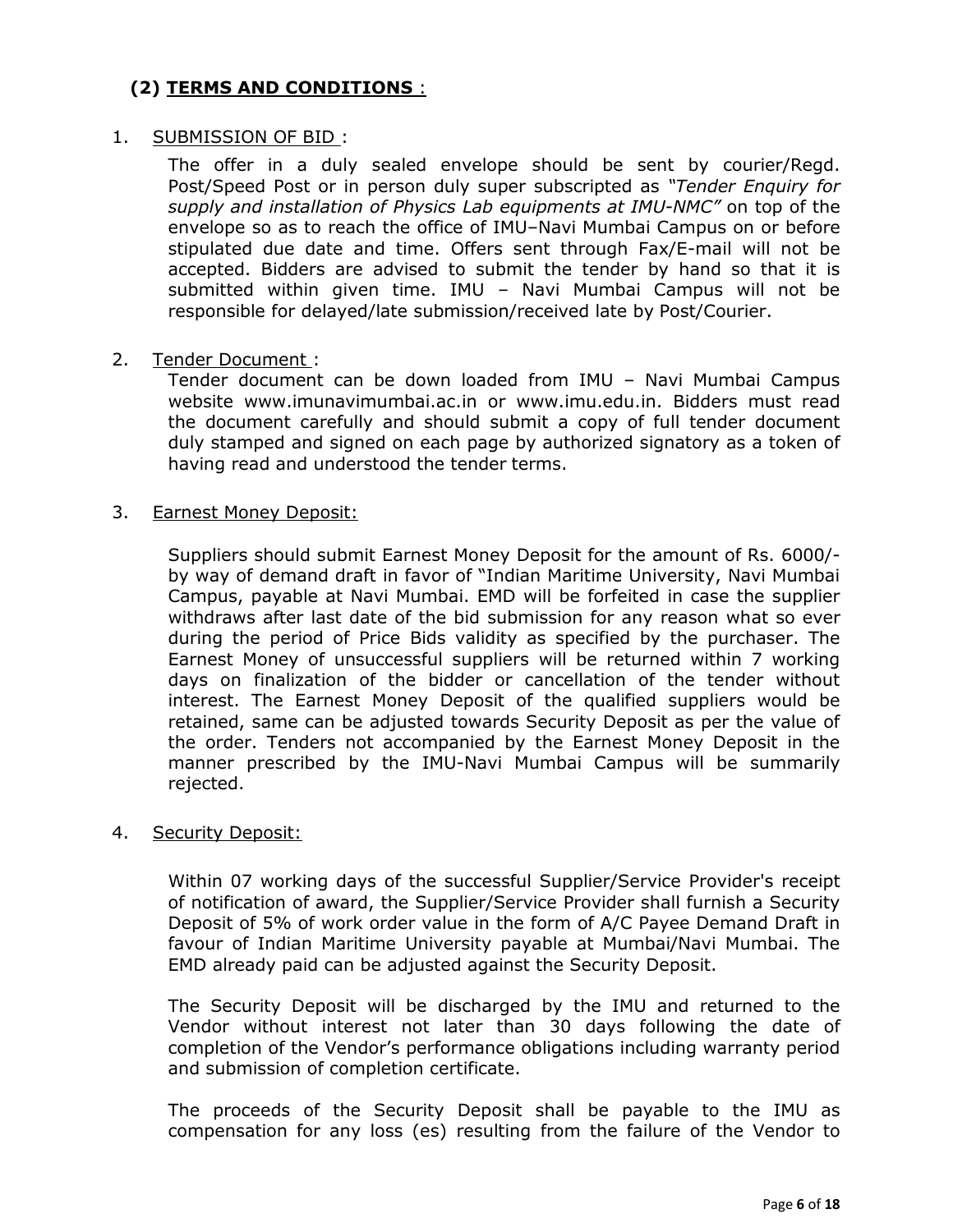meet out its obligations under the Contract. This shall be in addition to any other action/penalty taken by IMU for delays/default/failure on the part of the Vendor.

- 5. The Bidders must submit the following with their Bid :
	- (i) Valid authorization certificate of respective OEM,

(ii) Brochure containing complete specifications and features of the lab equipment

(iii) List of authorized service center in Mumbai/Navi Mumbai and

(iv)Copy of tender document stamped and signed on each page.

- 6. Offer must be on letterhead of agency and strictly as per price bid format attached herewith as annexure "V"
- 7. Authorization certificate from OEM and brochure containing detailed specifications of equipments must be submitted with offer.
- 8. Discounts/ corporate discount, Delivery period, Guarantee/Warranty period/Extended Warranty, Taxes, or any other financial term must be clearly mentioned in the offer. If taxes are not mentioned then rates will be considered as inclusive of all.
- 9. List of standard accessories, which comes with new equipments, must be clearly mentioned with quantity.

### 10. NOTE :

Interested Bidders must ensure about availability of sufficient authorized service and maintenance network located in Mumbai / Navi-Mumbai for providing prompt service support as and when required. Kindly enclose address and contact numbers of such authorized workshops.

- 11. A bidder having more than one option which meets the basic specifications may submit quote for each option separately in same bid.
- 12. Tender Opening :

Tenders shall be opened on as per schedule date and time at IMU – Navi Mumbai Campus in the presence of the bidders or their authorized representatives who choose to attend the same. Camera/mobile phones etc. are strictly prohibited during the process of tender opening.

13. Award of Tender :

Tender shall be considered for awarding to an eligible agency that quoted lowest rates subject to matching quality and tender specifications. However, IMU – Navi Mumbai Campus Committee reserves the right to choose, accept or reject any or all offers, in full or parts, at any stage, cancel the tender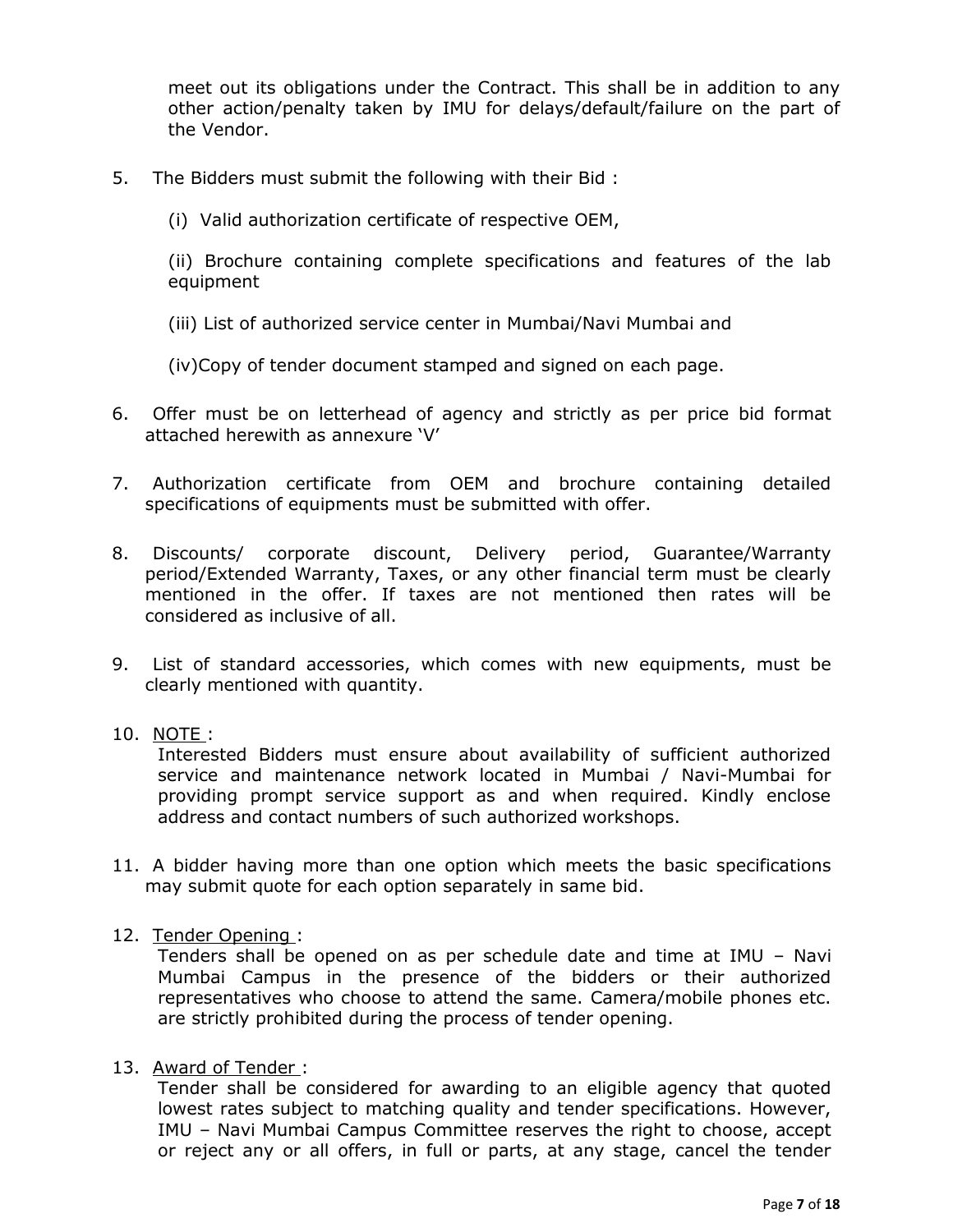without assigning any reason thereof. Kindly note that Bids shall be evaluated as per tender specifications; hence bidders are advised to offer their equipment model and quote accordingly. No submission shall be entertained after bid opening.

14. Validity of the Tender :

Bids shall be valid for a period of 60 days from the date of opening of the tender.

15. Delivery Period :

The goods/items are required to be delivered within 15 days from the date of supply order during working days except all Saturday, Sunday & Gazetted Holidays.

16. Penalty for delayed Services/LD :

Delayed delivery beyond delivery period agreed will be liable for liquidated damages @ 0.5% of order value per week delay or part thereof subject to a maximum of 5% of supply order value. Such money will be deducted from any amount due or which may become due to supplier.

17. Payment Terms :

100% payment shall be released within 15 days by cheque/ online transfer after receipt & acceptance of ordered item in good condition on submission of pre-receipted bill. Bidders are to provide bank account details of the company for online transfer of payment in the prescribed MANDATE FORM attached.

18. Jurisdiction :

Disputes, legal matters, court matters, if any, shall be subject to Navi Mumbai Jurisdiction only.

19. Arbitration :

In the event of any dispute arising between IMU – Navi Mumbai Campus and the agency in any matter covered by this contract or arising directly or indirectly there from or connected or concerned with the said rate contact, the matter shall be referred to the IMU – Navi Mumbai Campus who may himself act as sole arbitrator or may name as sole arbitrator an officer of IMU – Navi Mumbai Campus notwithstanding the fact that such officer has been directly or indirectly associated with this rate contract and the provisions of the Indian Arbitration Act shall apply to such arbitration. The agency expressly agrees that the arbitration proceedings shall be held at IMU – Navi Mumbai Campus and the decision given by the arbitrator shall be binding for the both the parties. The arbitration and Conciliation Act of 1996 as amended from time to time shall govern the Arbitration proceedings.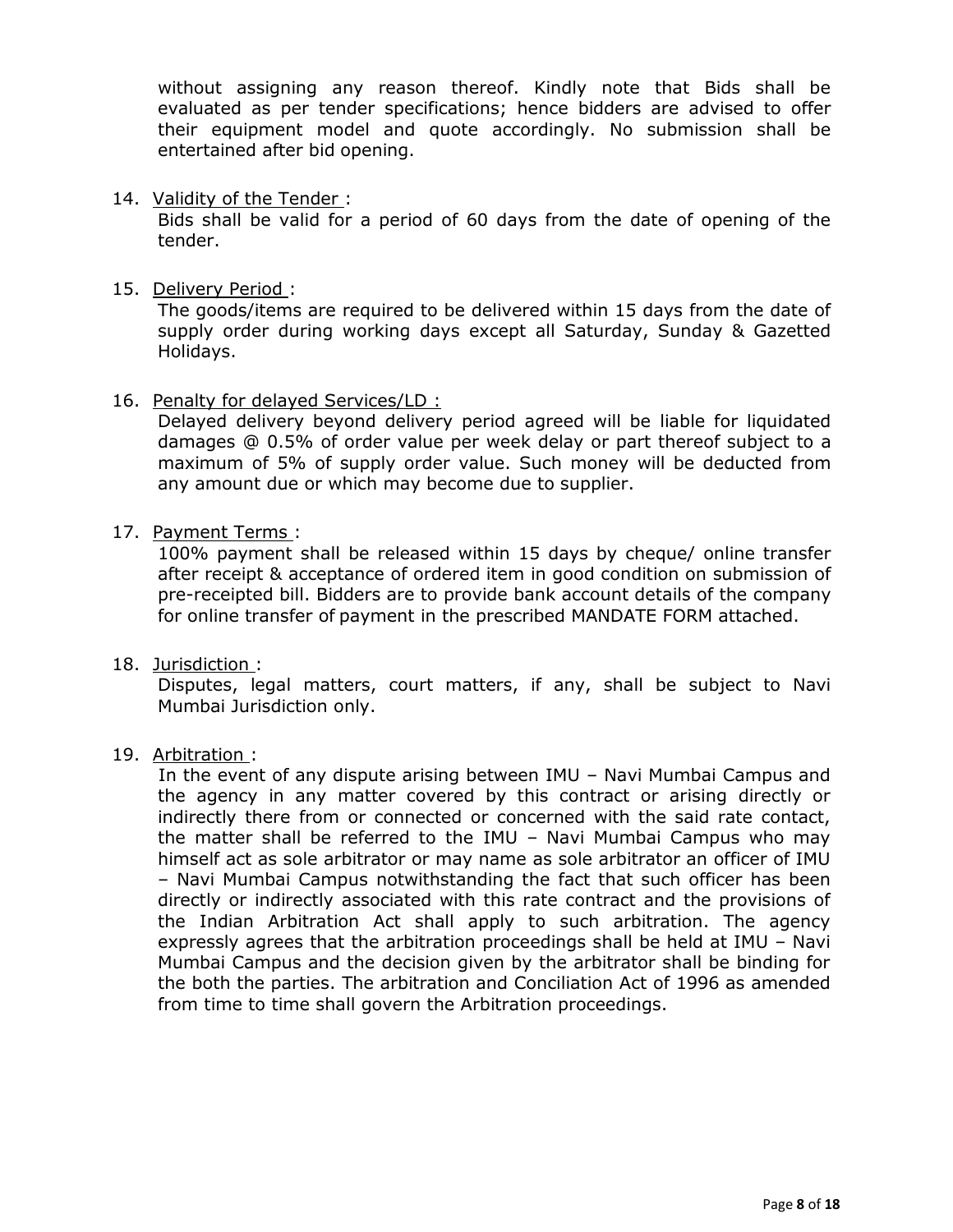## **(3) Guarantee/Warranty and Damages**

### *Guarantee/Warranty Terms:*

- a) The successful Bidder has to warrant that the Goods supplied under this Contract are new, unused, of the most recent or current models and incorporate all recent improvements in design and materials unless provided otherwise in the Contract.
- b) The successful Bidder further have to warrant that the Goods supplied under this Contract shall have no defect arising from design, materials or workmanship (except when the design and/or material is required by the Tender Inviting Authority's specifications) or from any act or omission of the successful Bidder, that may develop under normal use of the supplied goods.
- c) All the equipments including the accessories supplied as per the technical specification as mentioned in the bidding document should carry comprehensive warranty (including all spares, accessories and consumables) for a period mentioned in this document in the first instance. During this period, the successful Bidder shall replace all defective parts / accessories / consumables and attend to all repairs/break. The cost of spare parts for all replacements has to be borne by the successful Bidder during the period of comprehensive warranty. The items which are not covered under warranty should be clearly mentioned along with rate of the items.
- d) The Bidder shall attend any number of break down/repair calls as and when informed by the institute authority.
- e) The equipment which requires calibration post repairs will have to be calibrated at the cost of supplier.

## **i. Warranty Period:**

- a) The "Complete System" shall remain under warranty period of 1 year from the date of satisfactory installation.
- **ii. Calibration-** Calibration of lab equipments will be done by the successful bidder for free of charge for 2 years after the supply and installation of equipments.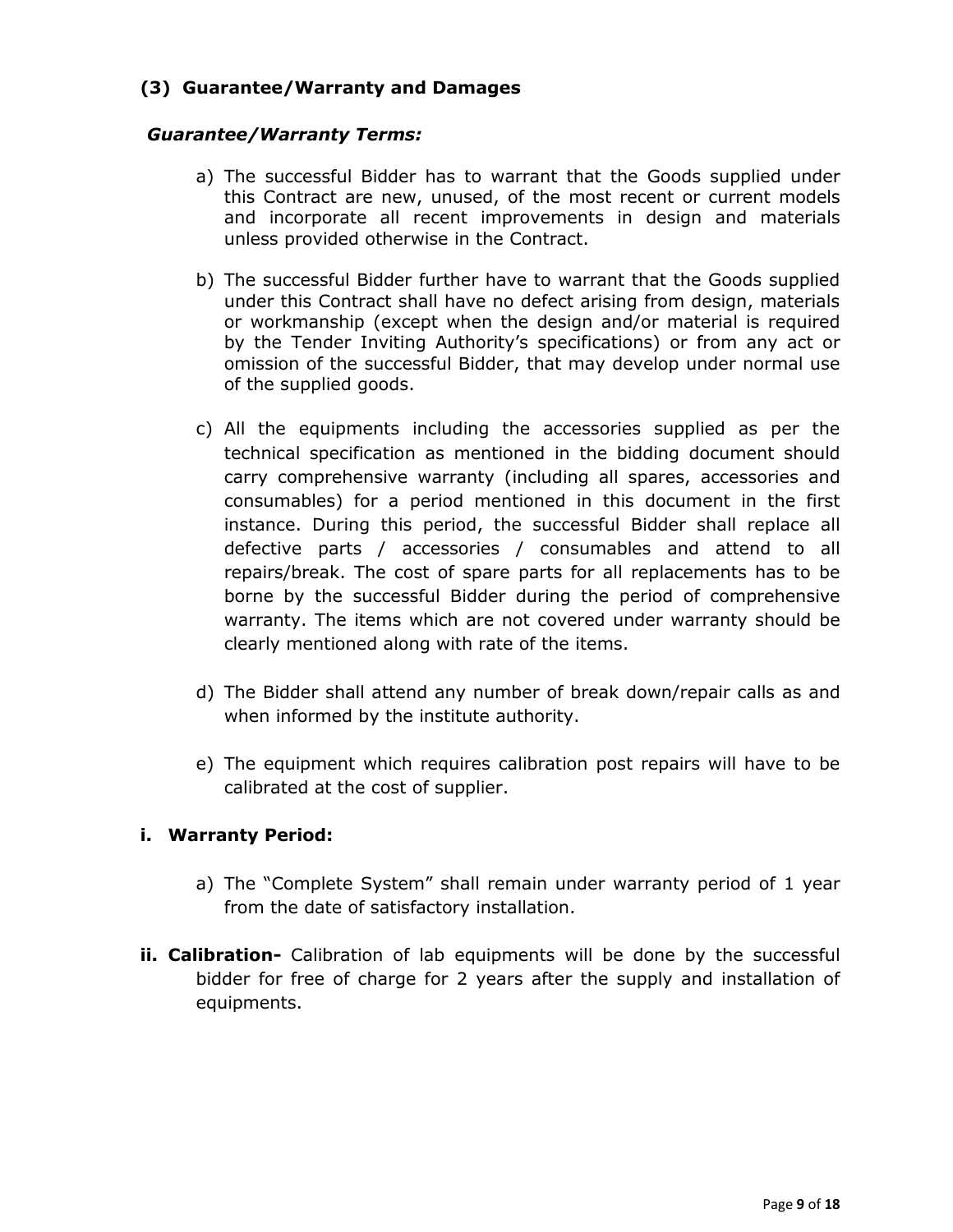# **ANNEXURE-I**

# COMPLIANCE SHEET

| Sr.            | <b>Name of</b>                           | <b>Specifications / Features</b>                                      | <b>Compliance</b> |
|----------------|------------------------------------------|-----------------------------------------------------------------------|-------------------|
|                | No. Instruments / Kits                   |                                                                       | (Yes/No)          |
|                |                                          |                                                                       | To be filled      |
|                |                                          |                                                                       | by the            |
|                |                                          |                                                                       | bidders           |
| $\mathbf{1}$   | Characteristics of<br>Photoelectric cell | Study, perform, demonstrate and plot the<br>$\bullet$                 |                   |
|                |                                          | characteristics of a Photo Cell as a light dependent<br>device.       |                   |
|                |                                          | Study, perform and demonstrate effect of variable                     |                   |
|                |                                          | light intensity (radiant energy) on photo cell.                       |                   |
|                |                                          | Built - in Photo Cell, Load Resistors and other<br>$\bullet$          |                   |
|                |                                          | necessary components.                                                 |                   |
|                |                                          | Built - in variable intensity light source.                           |                   |
|                |                                          | Mains ON / OFF switch with LED indicator for supply                   |                   |
|                |                                          | "ON".                                                                 |                   |
|                |                                          | Multi - coloured sturdy 4mm test points with                          |                   |
|                |                                          | various stages in the circuit to observe the                          |                   |
|                |                                          | waveforms, voltages and for necessary inter<br>connections.           |                   |
|                |                                          | Provision for connecting external voltmeter /                         |                   |
|                |                                          | current meter as per requirement.                                     |                   |
|                |                                          | Working on 230V, 50Hz, single phase AC mains.<br>$\bullet$            |                   |
| $\overline{2}$ | Hartley Oscillator                       | Construction and study of Hartley Oscillator which<br>$\bullet$       |                   |
|                |                                          | contains a tuned L - C circuit with transistor.                       |                   |
|                |                                          | Study the change in output frequency by changing                      |                   |
|                |                                          | L - C combinations, by varying shunt capacitance                      |                   |
|                |                                          | "C"and / or varying inductance L.                                     |                   |
|                |                                          | Determination of the frequency of oscillation using                   |                   |
|                |                                          | the formula.                                                          |                   |
|                |                                          | Verification of observation and calculated<br>frequency.              |                   |
|                |                                          | Instruction manual complete with theory and                           |                   |
|                |                                          | operating details.                                                    |                   |
|                |                                          | Built - in DC regulated power supply with short                       |                   |
|                |                                          | circuit protection and LED indication for supply                      |                   |
|                |                                          | "ON" to works on 230V AC Mains.                                       |                   |
| 3              | Colpitt Oscillator                       | Construction and study of Colpitt's oscillator which                  |                   |
|                |                                          | contains a tuned L - C circuit with transistor and                    |                   |
|                |                                          | inductance.                                                           |                   |
|                |                                          | Study the charge in output frequency by changing L                    |                   |
|                |                                          | - C combinations, by varying inductance 'L' and / or                  |                   |
|                |                                          | capacitance C.<br>Determination of the frequency of oscillation using |                   |
|                |                                          | the formula.                                                          |                   |
|                |                                          | Verification of observation and calculated                            |                   |
|                |                                          | frequency.                                                            |                   |
|                |                                          | Instruction manual complete with theory and                           |                   |
|                |                                          | operating details.                                                    |                   |
|                |                                          | Built - in DC regulated power supply with short<br>$\bullet$          |                   |
|                |                                          | circuit protection and LED indication for supply                      |                   |
|                |                                          | "ON" to works on 230V AC Mains.                                       |                   |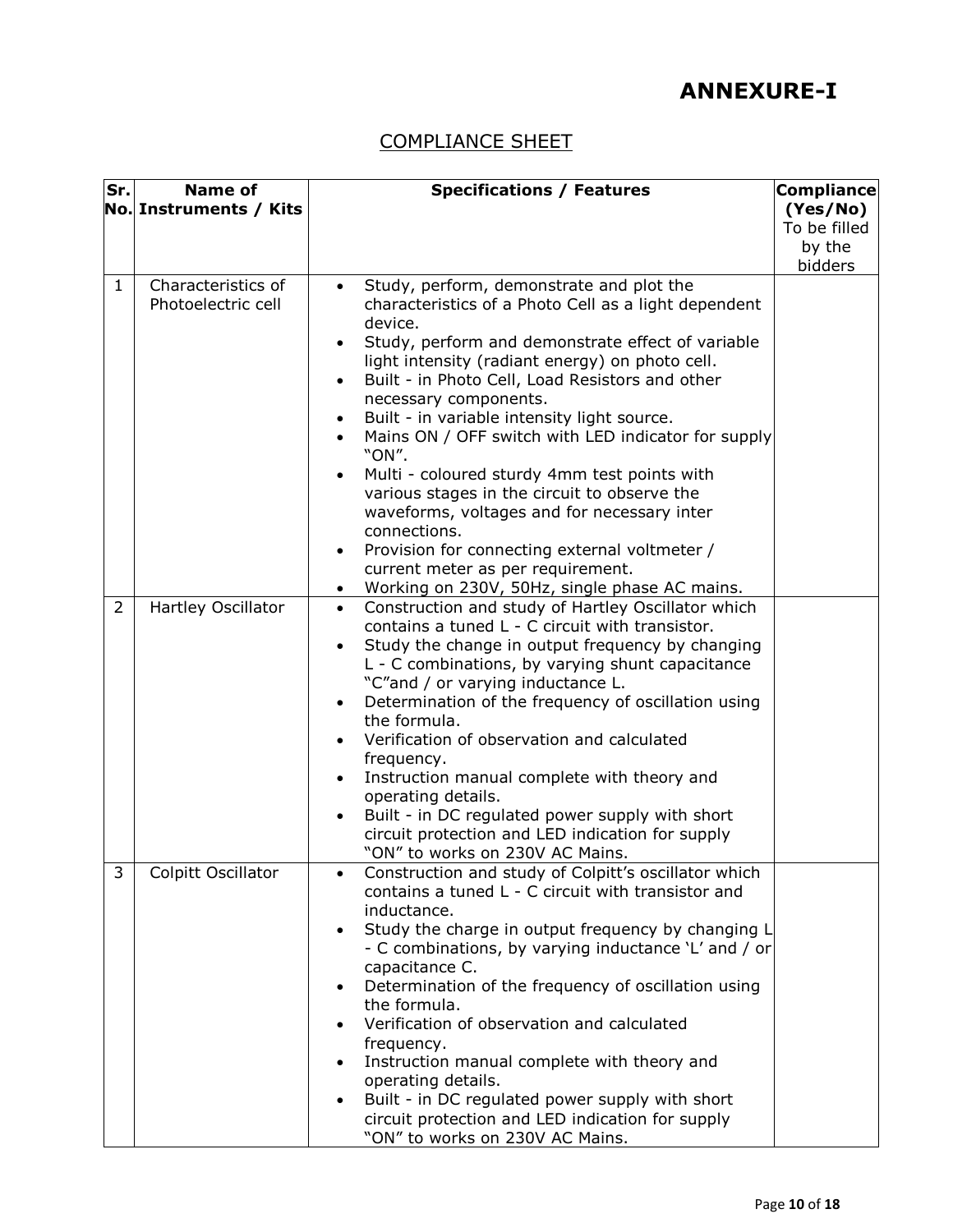| 4              | Verification of KVL                                 | Demonstrates the principle & verification of<br>$\bullet$<br>Kirchoff's Law : i. Current Law.ii. Voltage Law.<br>based on resistive circuit.<br>$\bullet$<br>Facility for connecting external Power Supply.<br>$\bullet$<br>Built - in Resistor bank for building various<br>$\bullet$<br>combinations.<br>Set of required number of patch cords.<br>$\bullet$<br>Multi - coloured test points are provided in the<br>$\bullet$<br>circuit to observe voltages.<br>Instruction manual complete with theory and<br>operating details.<br>Built - in DC regulated power supply with short<br>circuit protection & LED indication for supply "ON"<br>to work on 230V AC Mains. |  |
|----------------|-----------------------------------------------------|-----------------------------------------------------------------------------------------------------------------------------------------------------------------------------------------------------------------------------------------------------------------------------------------------------------------------------------------------------------------------------------------------------------------------------------------------------------------------------------------------------------------------------------------------------------------------------------------------------------------------------------------------------------------------------|--|
| 5              | Verification of KCL                                 | Demonstrates the principle & verification of<br>$\bullet$<br>Kirchoff's Law : i. Current Law.ii. Voltage Law.<br>based on resistive circuit.<br>Facility for connecting external Power Supply.<br>$\bullet$<br>Built - in Resistor bank for building various<br>combinations.<br>Set of required number of patch cords.<br>Multi - coloured test points are provided in the<br>$\bullet$<br>circuit to observe voltages.<br>Instruction manual complete with theory and<br>$\bullet$<br>operating details.<br>Built - in DC regulated power supply with short<br>$\bullet$<br>circuit protection & LED indication for supply "ON"<br>to work on 230V AC Mains.              |  |
| 6              | Study of R-L-C<br>series resonance<br>circuit       | Demonstrates the principle & verification of Series<br>$\bullet$<br>Resonance circuit<br>Built - in bank of resistors capacitors and coils.<br>$\bullet$<br>Various combinations of RLC in series possible.<br>$\bullet$<br>Multi - coloured test points are provided in the<br>$\bullet$<br>circuit to observe voltages.<br>Set of required number of patch cords.<br>$\bullet$<br>Instruction manual complete with theory and<br>operating details.                                                                                                                                                                                                                       |  |
| $\overline{7}$ | Study of R-L-C<br>Parallel resonance<br>circuit     | Demonstrates the principle & verification of Parallel<br>$\bullet$<br>Resonance circuit<br>Built - in bank of resistors capacitors and coils.<br>Various combinations of RLC in series possible.<br>$\bullet$<br>Multi - coloured test points are provided in the<br>$\bullet$<br>circuit to observe voltages.<br>Set of required number of patch cords.<br>$\bullet$<br>Instruction manual complete with theory and<br>$\bullet$<br>operating details.                                                                                                                                                                                                                     |  |
| 8              | Digital Stop Watch                                  | Digital Desktop Stopwatch Counter<br>$\bullet$<br>Stopwatch show hour, minute, second<br>$\bullet$<br>Powered by one button cell (Included)<br>$\bullet$                                                                                                                                                                                                                                                                                                                                                                                                                                                                                                                    |  |
| 9              | Diffraction grating<br>element(15000-<br>18000 LPI) | Student Grating Glass Or Diffraction Grating Glass<br>$\bullet$<br>600 Lines I.e 15000 LPI<br>Size: 63mm x 48mm<br>٠<br>Lines Per mm: 600 Lines<br>$\bullet$<br>Lines Per Inch: 15000LPI<br>$\bullet$                                                                                                                                                                                                                                                                                                                                                                                                                                                                       |  |
| 10             | Kit of Thermistor as<br>temperature sensor          | NTC Sensing Thermistor Sample kit<br>$\bullet$<br>Resistance values at 25 °C from 10 Kw to 100KW-<br>$\bullet$<br>Beta of 3,950K and 4500K.                                                                                                                                                                                                                                                                                                                                                                                                                                                                                                                                 |  |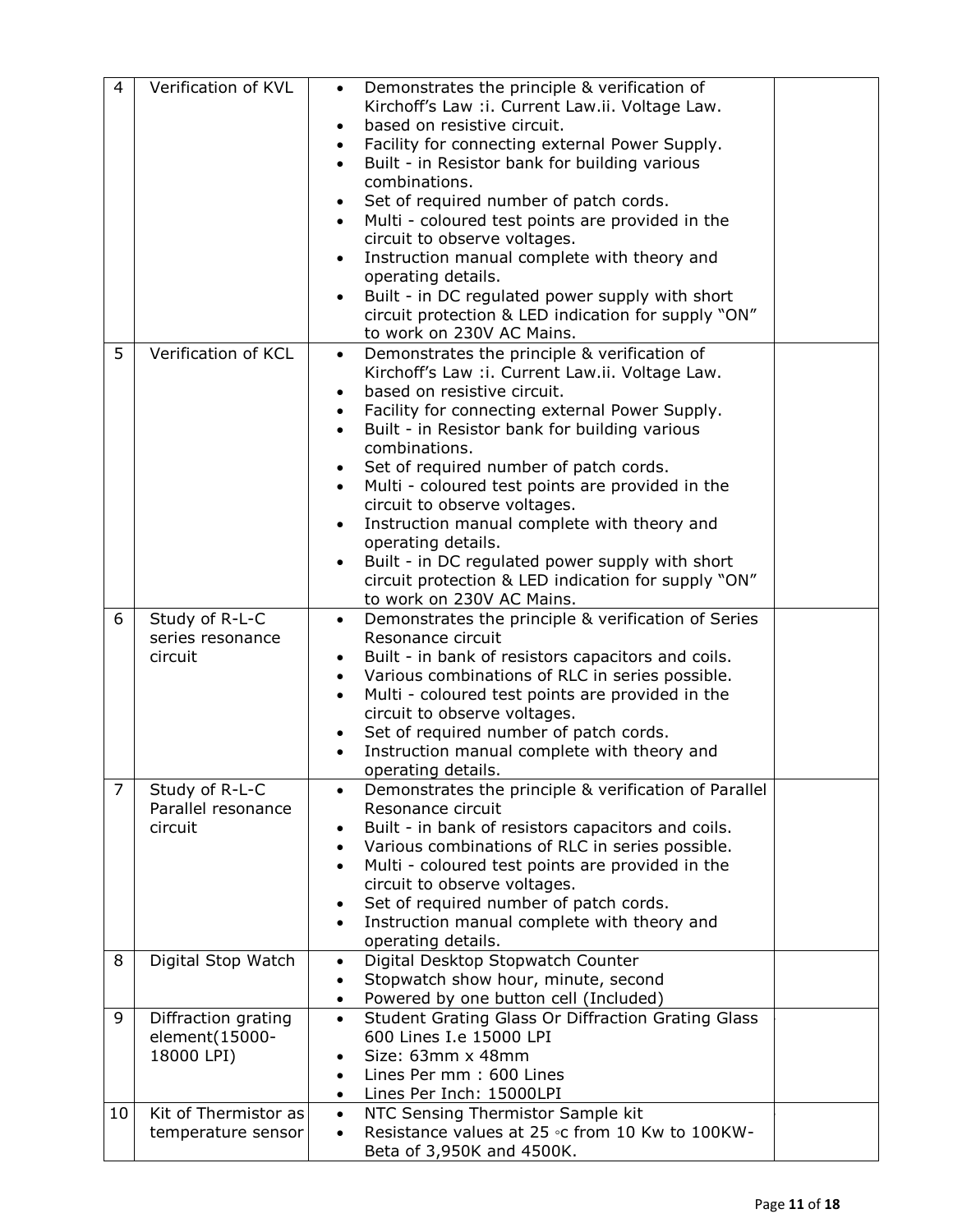|    |                                                                                         | $\bullet$<br>$\bullet$<br>$\bullet$                           | Thermal time constant down to 10.0s.<br>Maximum Power of 125mW-ACCU curve series.<br>Tolerance of $\pm 2$ °C<br>Thermal constant of 7.0                                                                                            |  |
|----|-----------------------------------------------------------------------------------------|---------------------------------------------------------------|------------------------------------------------------------------------------------------------------------------------------------------------------------------------------------------------------------------------------------|--|
| 11 | Weston differential<br>Pulley                                                           | $\bullet$<br>$\bullet$<br>$\bullet$<br>$\bullet$<br>$\bullet$ |                                                                                                                                                                                                                                    |  |
| 12 | Helium-Neon Laser<br>Kit                                                                | $\bullet$                                                     | Weight hangers and weights<br>2 milliwatt Laser, Mountable on optical bench,<br>within built power supply workable on 220V AC. 50<br>Hz. Design for continues working, highly rugged<br>mechanical setup. Up-Down motion for beam. |  |
| 13 | Kit of find the ratio<br>of inductance value<br>of a coil having air<br>core& iron core | $\bullet$                                                     | Parameter to be measured inductance of coil.                                                                                                                                                                                       |  |
| 14 | Thermometer                                                                             |                                                               | Glass thermometer range from 0 to 100 $\circ$ c                                                                                                                                                                                    |  |
| 15 | Voltmeter(0-10<br>volt) range                                                           | $\bullet$                                                     | Range from 0-10 volt                                                                                                                                                                                                               |  |
| 16 | Voltmeter(0-15<br>Volt) range                                                           | $\bullet$                                                     | Range from 0-15 volt                                                                                                                                                                                                               |  |
| 17 | Voltmeter(0-25<br>Volt) range                                                           | $\bullet$                                                     | Range from 0-25 volt                                                                                                                                                                                                               |  |
| 18 | Ammeter(0-<br>100µA) range                                                              | $\bullet$                                                     | Range from 0-100 micro Ampere                                                                                                                                                                                                      |  |
| 19 | Ammeter(0-15mA)<br>range                                                                | $\bullet$                                                     | Range from 0-15 milli. Ampere                                                                                                                                                                                                      |  |
| 20 | Ammeter(0-25mA)                                                                         | $\bullet$                                                     | Range from 0-25 milli Ampere                                                                                                                                                                                                       |  |
| 21 | Wheatstone'<br><b>Bridge</b><br>experimental kit                                        | $\bullet$                                                     | Standard experimental kit for determination of<br>unknown resistance with in-built components                                                                                                                                      |  |
| 22 | Set up for B-H<br>curve/ Hysteresis<br>loop tracer kit                                  | $\bullet$<br>$\bullet$                                        | Finding retentivity in hard and soft iron<br>Kit to supply with a sample of Nickel                                                                                                                                                 |  |
| 23 | Sling<br>psychrometer                                                                   | $\bullet$                                                     | Dry and wet Thermometer set up to determine<br>relative humidity                                                                                                                                                                   |  |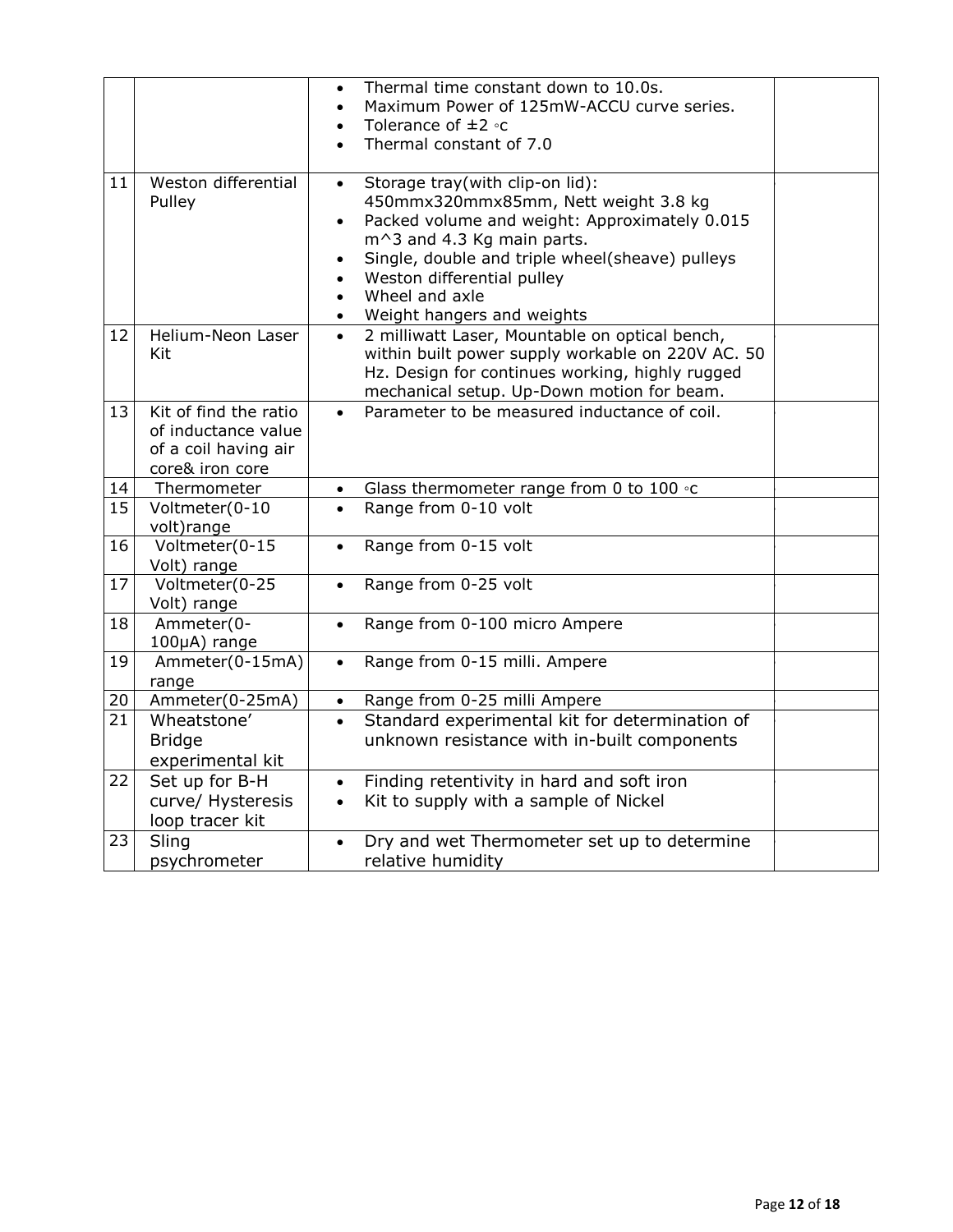# **ANNEXURE – II**

## **DECLARATION BY THE BIDDER**

(Must be on letter head of agency duly stamped and signed)

I/We **hereby** state that we have gone through and understood the Tender Document of tender enquiry floated by IMU – Navi Mumbai Campus for supply and installation of Physics lab equipments. Our Bid has been prepared accordingly in compliance with the requirement stipulated in the said document.

We are submitting a copy of Tender Document marked "Original" as part of our Bid, duly signed and stamped on each page in token of our acceptance of all terms and conditions.

I/we further state that content of tender document including all technical specifications, scope of work, terms and conditions of tender have been carefully read and understood by me/us.

I/We state that there are sufficient authorized service and maintenance network with sufficient infrastructure and skilled workforce in Navi Mumbai area for providing best and prompt service support as and when required. Address and contact numbers of such authorized workshops has been enclosed.

I/We ………………………………………………………………declare on solemn affirmation that whatever information submitted in this tender is true and correct to the best of my/ our knowledge and belief. I/we hereby certify that my / our firm has never been disqualified/ blacklisted by any office /Department / undertaking of the state / central Govt. of India at any time for unsatisfactory supply of stores/ services of any description.

(Signature of Bidder with seal of the firm)

Date:

Place: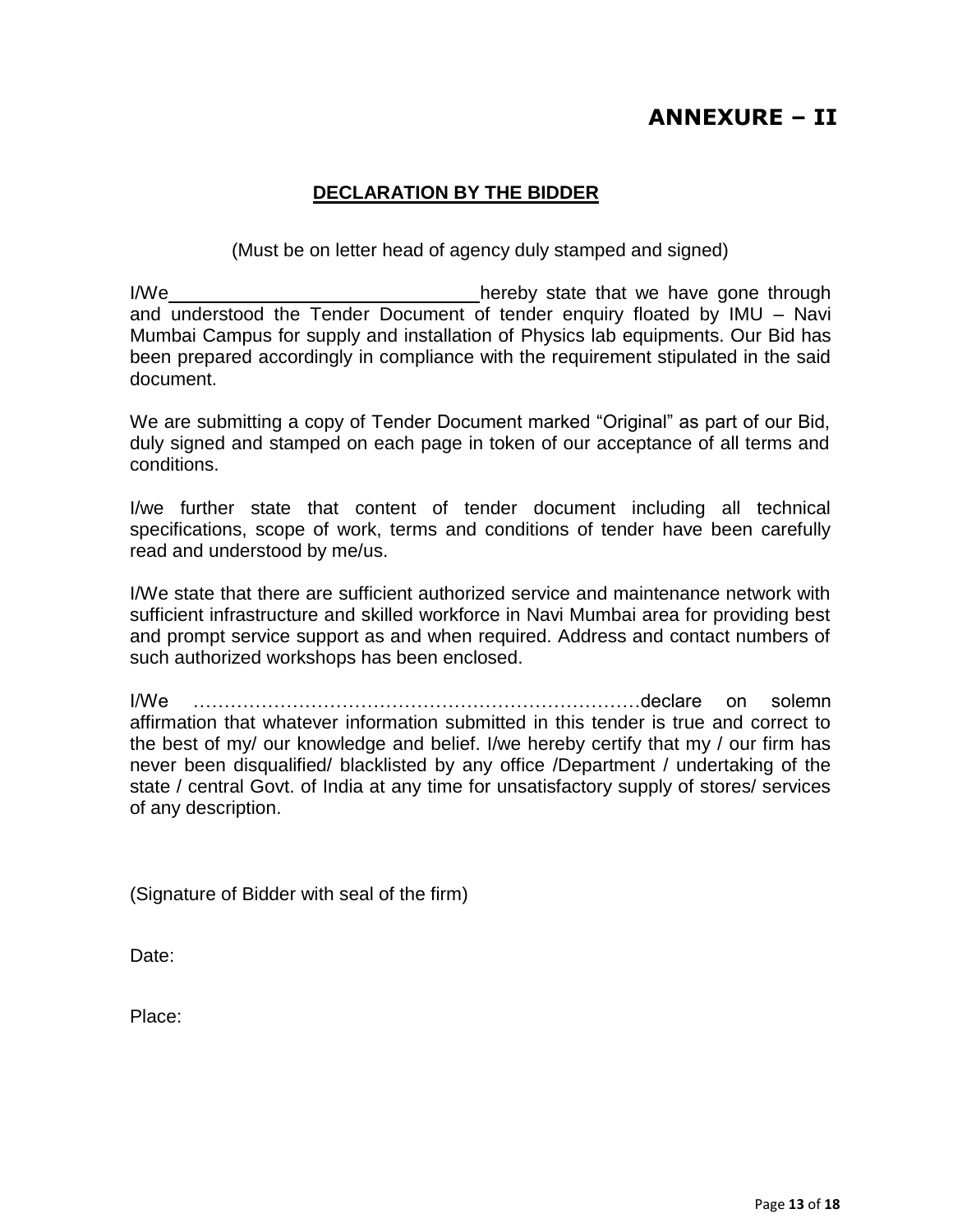# **ANNEXURE-III**

## **CHECK LIST**

## Name of Dealer with Address:

| SI.<br>No. | Documents to be checked                                                                                                  | Yes/<br>No/NA | Page No. of<br>submitted<br>tender | Remarks,<br>if any |
|------------|--------------------------------------------------------------------------------------------------------------------------|---------------|------------------------------------|--------------------|
| 1.         | Duly filled compliance sheet meeting all the<br>specifications                                                           |               |                                    |                    |
| 2.         | Tender document Duly filled, serially numbered,<br>stamped and signed on each page                                       |               |                                    |                    |
| 3.         | Authorisation certificate from OEM                                                                                       |               |                                    |                    |
| 4.         | Details of OEM authorized Servicing Workshops<br>in Mumbai/Navi Mumbai                                                   |               |                                    |                    |
| 5.         | Copy of GST Registration certificate and PAN<br>Card of agency/ proprietor                                               |               |                                    |                    |
| 6.         | Complete details of Dealer's bank account of<br>agency for online transfer of payment in the<br>prescribed MANDATE FORM. |               |                                    |                    |

Date: **Date: Bidder's Signature with seal**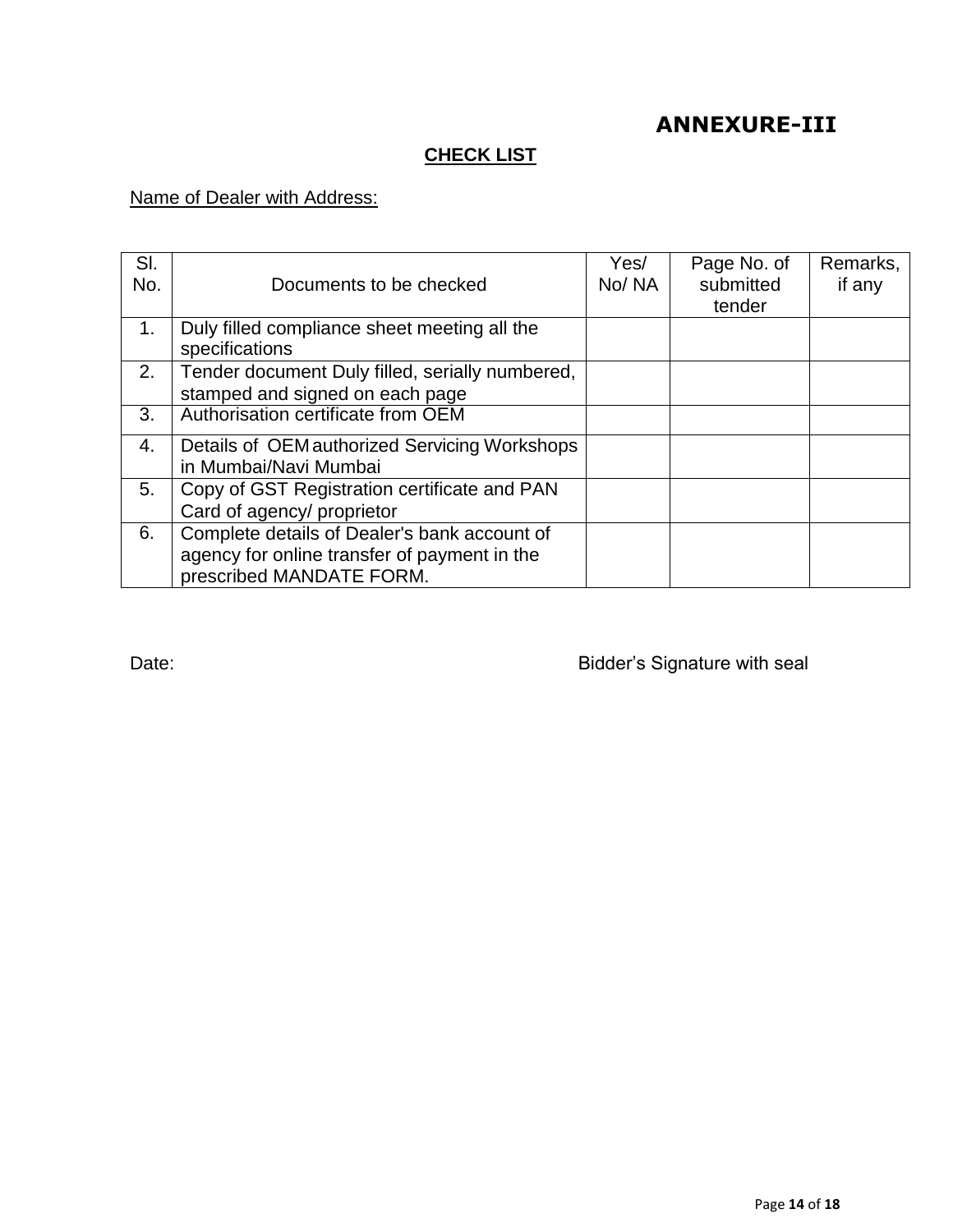# **ANNEXURE-IV**

# **GENERAL INFORMATION ABOUT THE BIDDER**

| SI.<br>No.       | <b>Description</b>                                                                                                                     | <b>Details</b> |
|------------------|----------------------------------------------------------------------------------------------------------------------------------------|----------------|
| 1 <sub>1</sub>   | Name of the Agency                                                                                                                     |                |
| 2.               | <b>Postal Address</b>                                                                                                                  |                |
| 3.               | Telephone Number (Landline/Mobile)                                                                                                     |                |
| $\overline{4}$ . | E-mail address & URL                                                                                                                   |                |
| 5.               | Name and designation of the representative of the<br>Bidder to whom all reference shall be made to<br>expedite technical co-ordination |                |
| 6                | Has the company/firm to pay arrear of<br>income tax? if yes, up to what amount                                                         |                |
| 7 <sub>1</sub>   | Has any Govt. Dept./Undertaking ever debarred<br>the company/firm from supplying stores<br>or<br>services of any description?          |                |
| 8.               | Any other Information                                                                                                                  |                |
| 9.               | Address and Contact Numbers of authorized<br>Service Stations in Mumbai / Navi Mumbai.                                                 |                |
| 10.              | Details of Bank Account of Agency (for<br>online transfer of payment) in the<br>prescribed MANDATE FORM.                               |                |

Date: Date: Tenderer's Signature with seal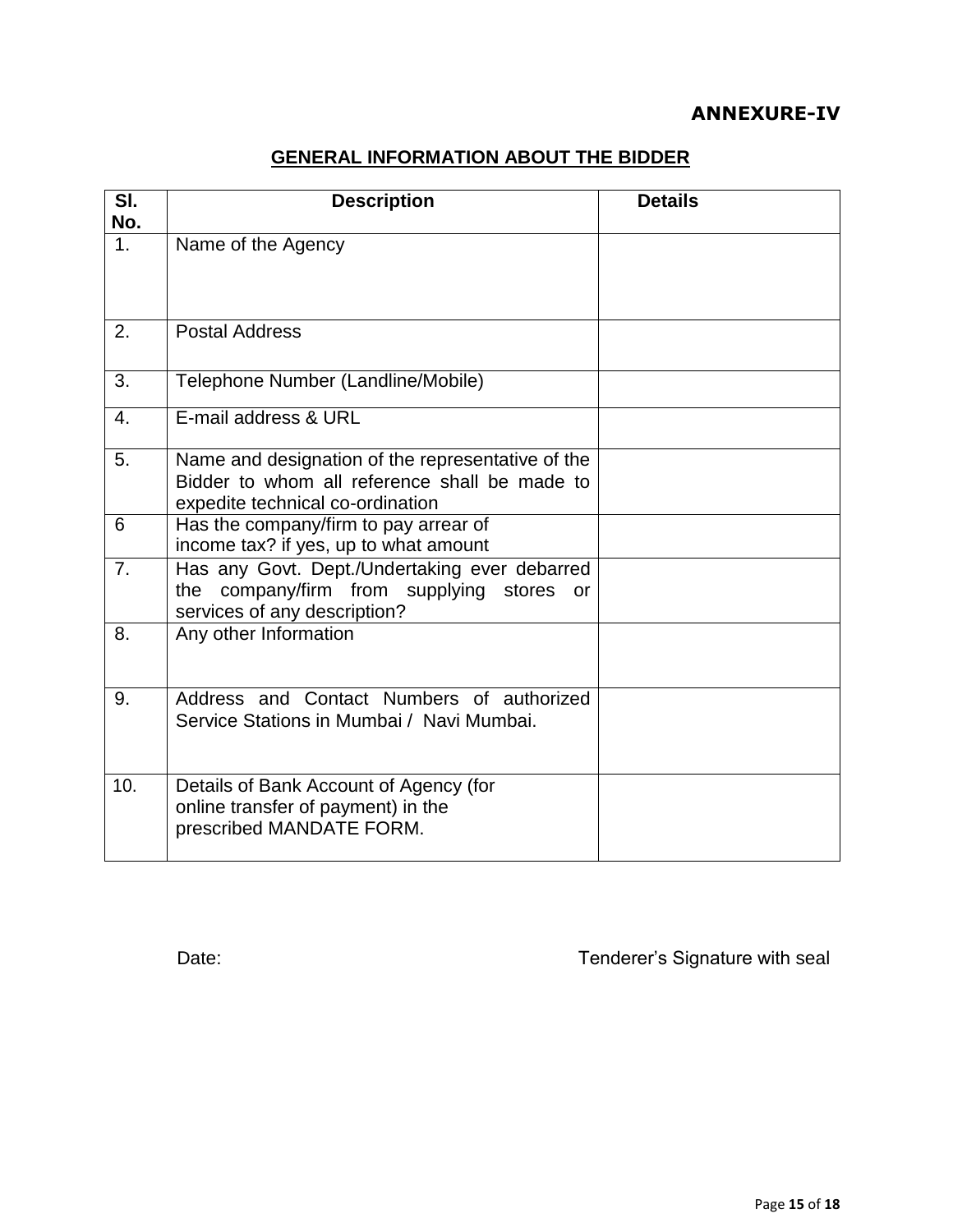#### **TENDER FOR SUPPLY AND INSTALLATION OF PHYSICS LAB EQUIPMENT AT INDIAN MARITIME UNIVERSITY- NAVI MUMBAI CAMPUS**



### **TENDER No: IMU-NMC/Lab./2020/0011**

#### **Issue Date: 15.12..2020**

#### **PRICE BID**

| Sr.<br>No. | <b>Name of the Equipment</b>                                                     | <b>No of Quantity</b><br>Requirement | Rate per<br><b>Item</b> | <b>Total</b><br>Amount* |
|------------|----------------------------------------------------------------------------------|--------------------------------------|-------------------------|-------------------------|
| 1.         | Characteristics of Photoelectric cell                                            | 05                                   |                         |                         |
| 2.         | Kit of Hartley Oscillator                                                        | 05                                   |                         |                         |
| 3.         | Kit of Colpitt Oscillator                                                        | 05                                   |                         |                         |
| 4.         | Kit of Verification of Kirchoff's Voltage<br>Law                                 | 05                                   |                         |                         |
| 5.         | Kit of Verification of Kirchoff's Current<br>Law                                 | 05                                   |                         |                         |
| 6.         | Kit for Study of R-L-C series resonance<br>circuit (AC)                          | 05                                   |                         |                         |
| 7.         | Study of R-L-C parallel resonance circuit<br>(AC)                                | 05                                   |                         |                         |
| 8.         | Digital Stop Watch                                                               | 05                                   |                         |                         |
| 9.         | element(15000-<br><b>Diffraction</b><br>grating<br>18000 LPI)                    | 05                                   |                         |                         |
| 10.        | Kit of Thermistor as temperature sensor                                          | 03                                   |                         |                         |
| 11.        | Weston Differential Pulley                                                       | 05                                   |                         |                         |
| 12.        | Helium-Neon Laser                                                                | 02                                   |                         |                         |
| 13.        | Kit for The ratio of inductance value of a<br>coil having air core and iron core | 05                                   |                         |                         |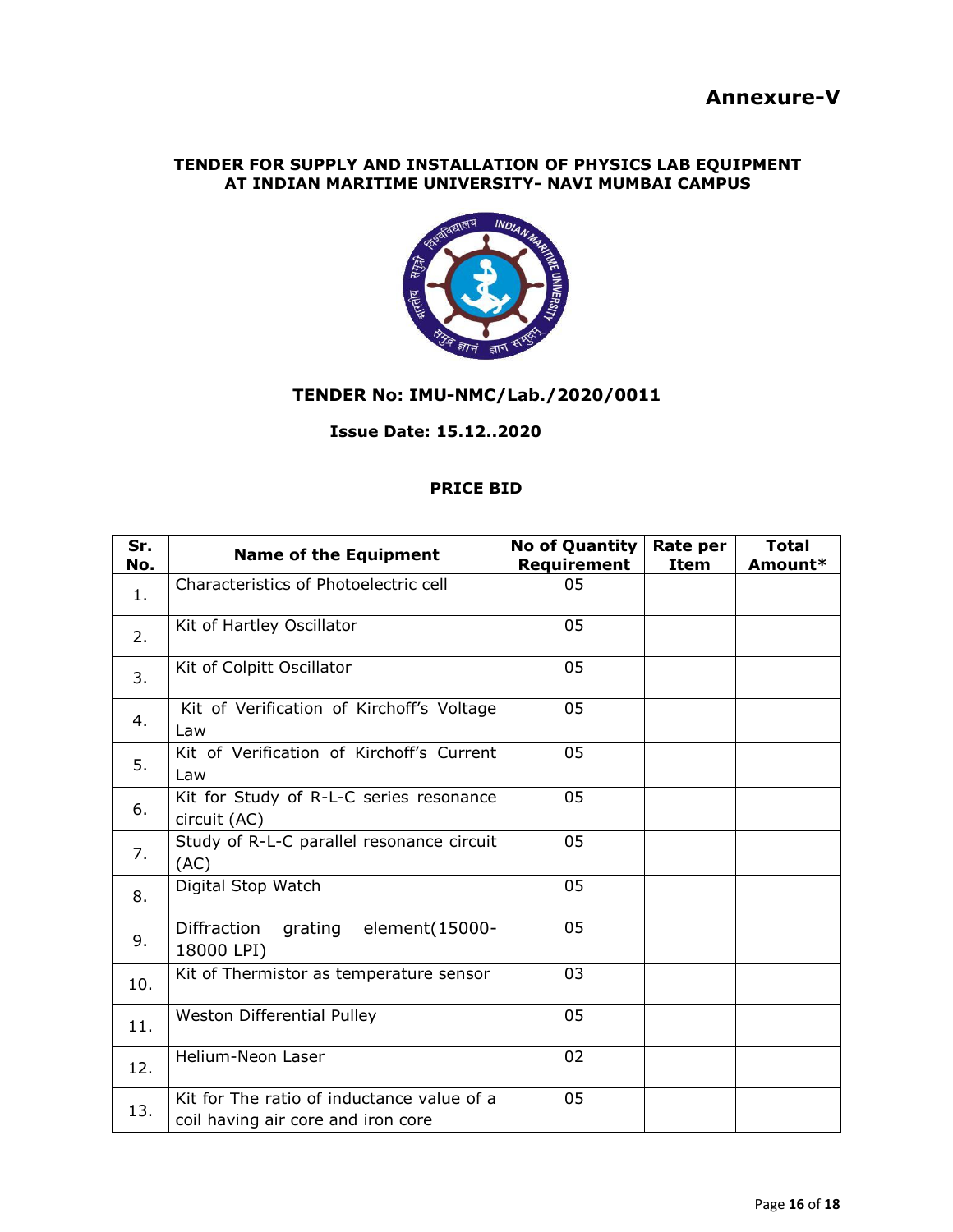| 14. | Thermometer                                         | 05            |  |
|-----|-----------------------------------------------------|---------------|--|
| 15. | Voltmeter(0-10Volt) range (DC)                      | 05            |  |
| 16. | Voltmeter(0-15 Volt) range(DC)                      | 05            |  |
| 17. | Voltmeter(0-25Volt)range (DC)                       | 05            |  |
| 18. | Ammeter (0-100µA)range-Desktop type                 | 05 (3DC +2AC) |  |
| 19. | Ammeter(0-15mA)range-Desktop type                   | 05 (3DC +2AC  |  |
| 20. | Ammeter(0-25mA)range-Desktop type                   | 05 (3DC +2AC  |  |
| 21. | Wheatstone' Bridge experimental kit                 | 05            |  |
| 22. | Set up for B-H curve/ Hysteresis loop<br>tracer kit | 05            |  |
| 23. | Sling psychrometer                                  | 05            |  |

Strike out the box where the firm has not quoted

**\***The rates quoted above should be only the unit price (*i.e. inclusive of basic price, packing, transportation and any other charges*) and **exclusive** of applicable GST and any cess on GST. L1 bidder will be decided on the basis of unit price only.

Signature

Name \_\_\_\_\_\_\_\_\_\_\_\_\_\_\_\_\_\_\_\_\_\_

Place:

Date: when the contract of the contract of the contract of the contract of the contract of the contract of the contract of the contract of the contract of the contract of the contract of the contract of the contract of the

**Official Seal**